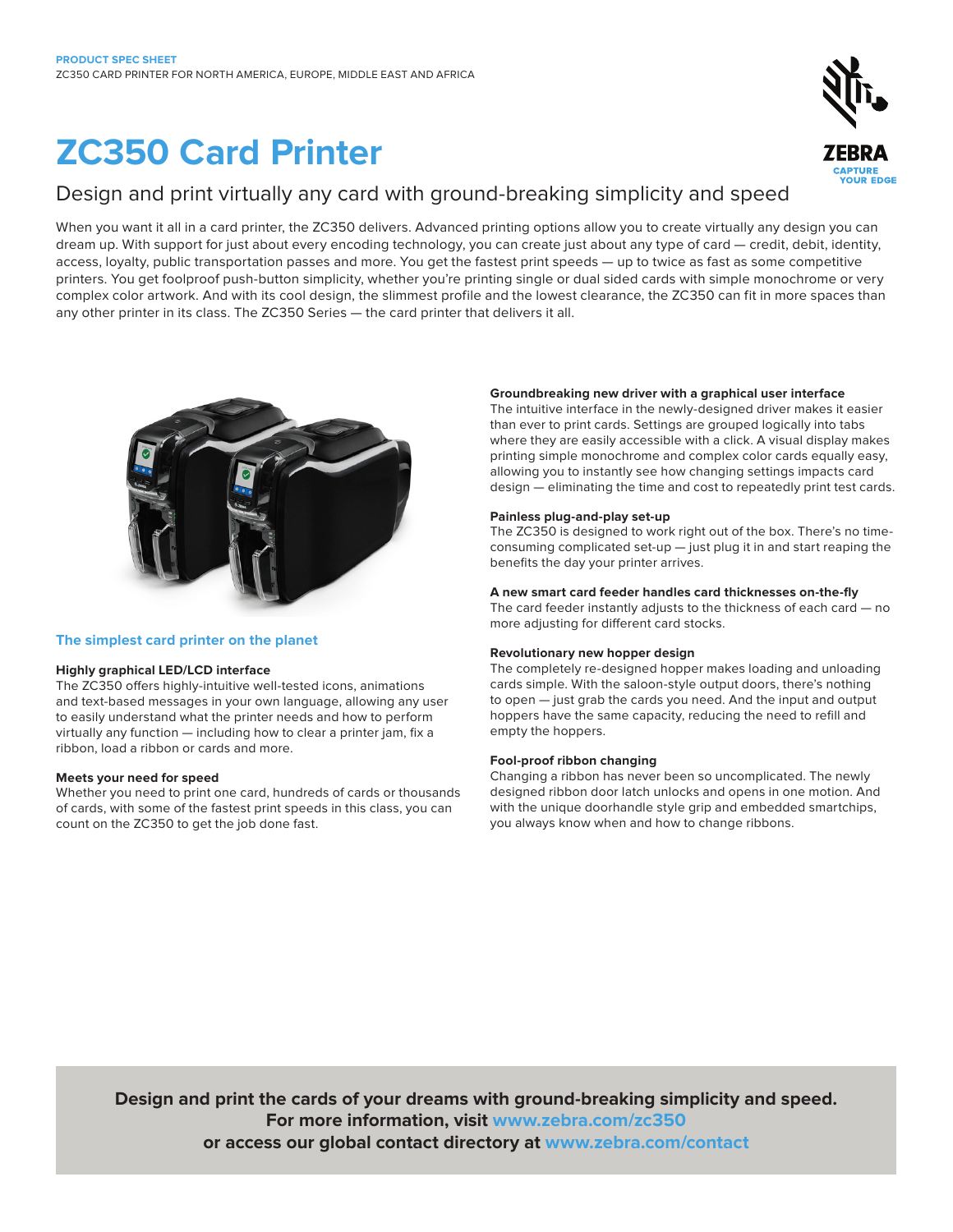#### **Effortless manual card feed**

Manually feeding a card can be complicated — we made it simple with a lightpipe that guides the user through the manual feeding process, the same way that automatic teller machines guide users through their interaction.

#### **We speak your language**

Workers can interact with the ZC350 in their native tongue with support for multiple languages on the LCD display and in the driver — English, French, Italian, Spanish, Portuguese (Brazilian), German, Polish, Russian, Simplified Chinese and Arabic.

#### **When it comes to card design, the sky is the limit**

#### **Easily print practically any design you can imagine**

The ZC350 is loaded with advanced card production features. Print what you want, when you want, from just about anywhere — single or dual-sided edge-to-edge monochrome and color cards, with new ribbons that offer specialty colors and special effects. For example, a new pearlescent ribbon enables you to embed color-shifting graphics that are hard to counterfeit, improving card security. Make logos, text or account numbers stand out with 3D style effects. And a new long life ribbon provides two new capabilities. You can embed a watermark graphic that can only be seen when the card is tilted at an angle or under UV light, improving security. And you can add a highly durable protective layer to create cards that will last for three to five years.

#### **Encode it your way**

With the ZC350, you get complete encoding flexibility. No matter what type of encoding technology is right for your cards, the ZC350 supports it right out of the box – from magnetic stripe and proximity to contact and contactless. And if you want to use your own contact or contactless encoders, the new ZIP Pocket and our new Software Development Kits (SDKs) combine to make it easy.

#### **Ground-breaking 'fits everywhere' design**

#### **Good looks that fit in anywhere**

Even though the ZC350 is built for business, it has the consumer good looks required to fit in customer facing areas, from the retail store to the hospital admission desk.

#### **Printer cover lock**

The printer cover lock prevents the theft of card stock and rejected cards, providing the security required for installation in public-facing areas.

#### **Sized to fit wherever you need printing**

Your printer shouldn't dictate where you can issue cards — it should fit wherever card printing is needed. From the minimal footprint and the slimmest profile to the lowest clearance in this printer class, the ZC350 is designed to fit in the most possible places — including under a counter or shelf.

#### **All the connectivity options you need**

Connect to one computer through the onboard USB to create a standalone printing station. Use the integrated Ethernet connection to give everyone who needs card printing instant access, maximizing printer usage. And improve deployment flexibility with optional Wi-Fi, eliminating the time and cost to run network cabling to your printers.

#### **Advanced security**

#### **Printer and host authentication**

Advanced security features enable printer-tohost authentication to prevent printing from unauthorized applications or devices.

#### **AES data encryption**

Government-grade encryption protects the most sensitive data during printing, such as account numbers.

#### **Boost value with new capabilities and the right support**

#### **Get unmatched value with Print DNA — only from Zebra**

The printer hardware is just the start of what you need to maximize the value of your printers. That's why we created Print DNA because what's inside your printer matters. The Print DNA family of solutions brings unmatched ease of use, ease of integration and security to card printing, streamlining your operational efficiency and reducing development and deployment time and cost.

#### **Protect your investment with Zebra's superior support services**

No matter what level of support you need, there is a Zebra support service that is just right for your business. With Zebra OneCare, no matter what happens to your printer, it's covered. If you just need access to technical support, choose Zebra's Technical Software and Support (TSS). And if you want help setting up and configuring the hundreds of settings on local and remote ZC350 printers, our Install & Configuration Assistance (ICA) Select program provides the support you need.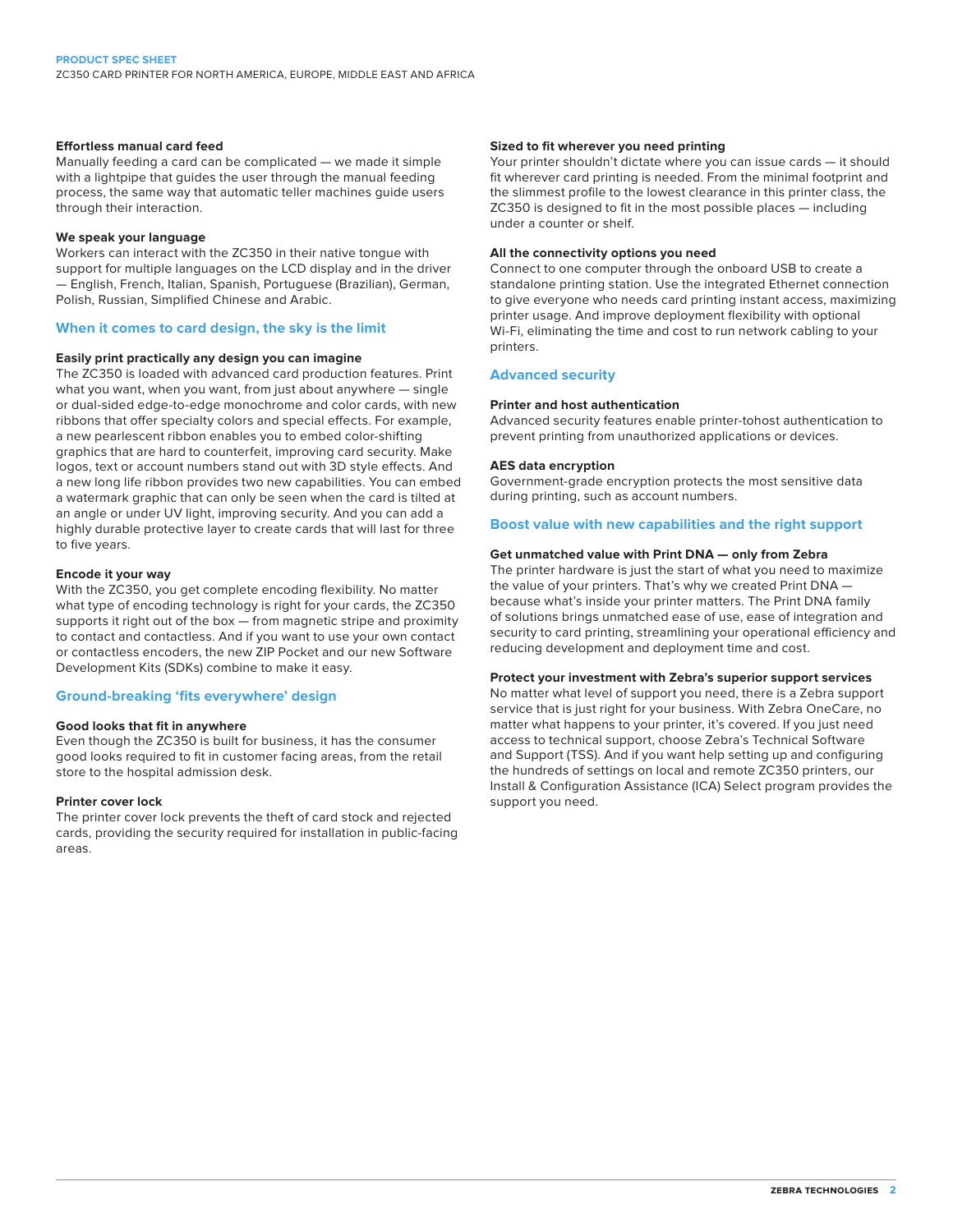## **ZC350 Card Printer Specifications The ZC350 is**

#### **Standard Features**

- 300 dpi (11.8 dots/mm) print resolution
- 2 GB flash memory
- Image size: 1006 x 640 pixels
- Auto calibration of ribbon
- USB 2.0 and Ethernet 10/100 connectivity
- 100 card capacity auto-adjusting input hopper (30 mil)
- 100 card capacity output hopper (30 mil)
- Manual card feeding capability with LED bezel
- Graphical color LCD
- 3 Tricolor printer status indicator lights
- Kensington® secure lock slot
- Print Touch NFC tag for online printer help and documentation access
- Printer host authentication
- Data encryption
- Two-year unlimited warranty on printer and printhead

#### **Printing Specifications**

- Dye-sublimation thermal transfer direct to card print method
- Full-color or monochrome printing
- Single and dual-sided printing
- Edge-to-edge printing on standard CR-80 media

Printing throughput (cards per hour) based on batch printing with USB connectivity. Note that times may vary depending on the computer

- configuration.
- 225 cards/hour single-sided YMCKO
- 150 cards/hour dual-sided YMCKOK
- 1,000 cards/hour single sided monochrome
- 500 cards/hour dual sided monochrome

#### **Media Specifications**

#### **Supplies Specifications:**

NOTE: The ZC350 printer is designed to work only with Zebra genuine ribbons. Ribbons are included in a simple-to-load recyclable cartridge.

| <b>Ribbon Description</b> | <b>Cartridge Image Count</b> |
|---------------------------|------------------------------|
| YMCKO*                    | 200                          |
| YMCKO*                    | 300                          |
| YMCKOK*                   | 200                          |
| 1/2 YMCKO*                | 400                          |
| 1/2 УМСКОКО*              | 250                          |
| YMCKII*                   | 200                          |
| YMCPKO*                   | 200                          |
| SrDYMCKO*                 | 200                          |
| $KrO*$                    | 700                          |
| KdO*                      | 700                          |
| Black Monochrome*         | 2000                         |
| <b>Black Monochrome</b>   | 1500                         |
| White Monochrome*         | 1500                         |
| Red Monochrome            | 1500                         |
| <b>Blue Monochrome</b>    | 1500                         |
| Gold Monochrome           | 1500                         |
| Silver Monochrome         | 1500                         |

\*Zebra intelligent technology automatically detects and authenticates ribbon

• Cleaning roller is included with each ribbon

• Two available cleaning kit options: your choice of two (2) or

five (5) isopropyl alcohol cleaning cards (1,000 images/card)

#### **Media Specifications (Continued)**

#### **Card Compatibility:**

- NOTE: For optimum print quality and printer performance, use of Genuine Zebra supplies is recommended.
- Card Thickness: 10-40 mil\*
- Card Size: CR80 ISO 7810 ID-1 format, CR79\*
- Card Material: PVC and PVC composite
- Adhesive back and writable back cards
- Transparent cards\*
- \*Note: Spot color or monochrome printing recommended only on >20 mil thick
- cards, CR79 cards, and transparent cards.

#### **Operating Characteristics**

| <b>Dimensions</b>               | Single Sided                                                                                                                                        |  |
|---------------------------------|-----------------------------------------------------------------------------------------------------------------------------------------------------|--|
| <b>Physical Characteristics</b> |                                                                                                                                                     |  |
| Electrical                      | • Auto-switching single-phase AC power<br>• Operating range: 90-132VAC and 190-264VAC<br><b>RMS</b><br>• Frequency range: 47-63 Hz<br>• FCC Class A |  |
| <b>Media Storage</b>            | - Temperature: 41° F to 77° F/5° C to 25° C<br>- Humidity: 35% to 65% non-condensing                                                                |  |
| <b>Operating Humidity</b>       | 20% to 80% non-condensing                                                                                                                           |  |
| Storage Temp.                   | 23° F to 158° F/-5° C to 70° C                                                                                                                      |  |
| Operating Temp.                 | 59° F to 95° F/15° C to 35° C                                                                                                                       |  |
|                                 |                                                                                                                                                     |  |

| <b>Single Sided</b><br>10.2 in. H x 6.2 in. W x 15.1 in. D<br>258 mm H x 157 mm W x 383 mm D<br><b>Dual Sided</b><br>10.2 in. H x 6.2 in. W x 18.4 in. D<br>258 mm H x 157 mm W x 468 mm D |
|--------------------------------------------------------------------------------------------------------------------------------------------------------------------------------------------|
|                                                                                                                                                                                            |
|                                                                                                                                                                                            |

#### **Weight Single Sided** 8.8 lbs (4.0kg) **Dual Sided** 9.7 lbs (4.4 kg)

#### **Communications and Interface Capabilities**

| <b>USB 2.0</b>                     | Standard |
|------------------------------------|----------|
| <b>Built-in 10/100</b><br>Ethernet | Optional |
| 802.11ac                           | Optional |

#### **ideal in many applications, including:**

#### **General Access Control**

• Employee badges

#### **Education**

• Access control cards for identification and facility access for K-12 and higher education campuses

#### **Retail/Hospitality**

- Membership cards
- Events and season
- passes
- Guest and passenger cards
- Food safety labeling
- **Financial Services**
- Credit cards • Debit cards